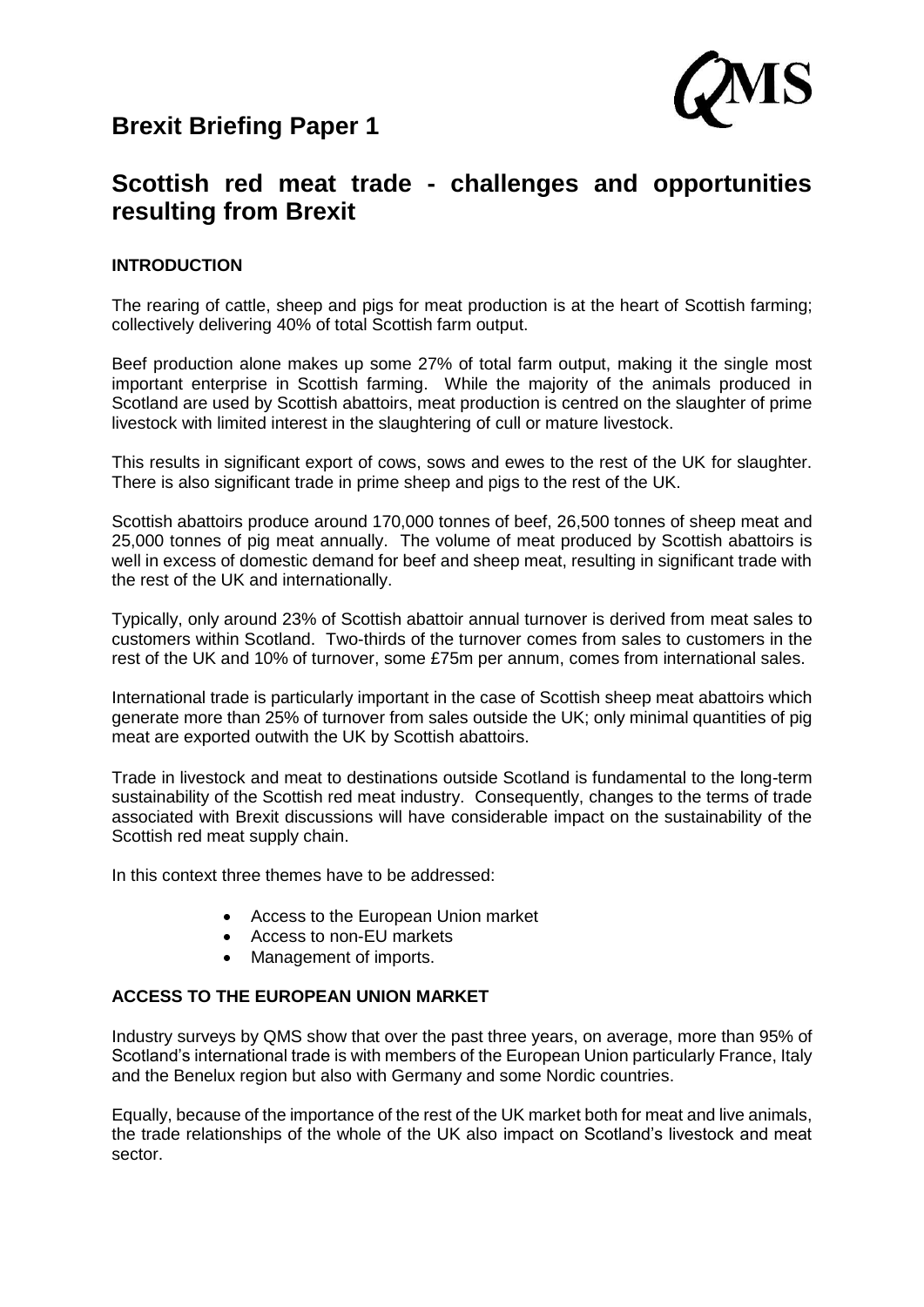Over the past three years on average 15% of UK beef production, 36% of sheep meat production and 25% of pig meat is exported. The European Union dominates this international trade with, over the past three years, on average 94% of the UK's beef exports, 88% of sheep meat exports and three quarters of the fresh and frozen pig meat exports going to the EU.

### *Current trade rules covering trade with the European Union*

As a member of the European Union a member state has unrestricted free access to the whole of the European Union market. Any non-EU country that does not have preferential access to the EU market through, for example, tariff rate quotas faces punitive tariffs.

In broad terms and based on the average export price of UK exports to the EU in the opening eight months of 2016, if Scotland did not have free access to the European Union exporters would face the following tariff rates on exports of whole carcases:

- 92% on a beef carcase
- 45% on a lamb carcase
- 53% for a pig carcase

However, increasingly exports are of cuts of meat and not carcases and tariff rates vary between cuts and whether the product is fresh or frozen.

There are, for example, 14 tariff lines for prime cuts and carcases of beef; they all face a fixed tariff of 12.8% of the price but, in addition, they all have a fixed tariff applied ranging (at current exchange rates) from £1.20 per kg product weight to £2.57 per kg.

In broad terms these differences can result in effective tariff rates on beef ranging from less than 70% to more than 100%. Similarly, the effective tariff rate on boneless sheep meat is around 63% while bone-in sheep meat cuts face a lower effective tariff rate of 45%.

Equally frozen pork cuts have a much lower effective tariff rate than fresh pork. There are also an equally diverse range of tariffs on meat -based products like sausages, cured meats and offals.

Tariff rate quotas offer limited access to the EU market at zero or reduced tariff for particular countries or particular classes of meat. There are over 30 tariff rate quota schemes covering beef, sheep meat and pig meat available to EU importers.

However, not all are useable because other trade rules, see below, may prevent the quota from being used.

The most significant of these arrangements are zero tariff rate quotas for sheep meat and reduced tariff rate quotas on some beef imports; the best known of which are the high quality beef quota often referred to as the "Hilton quota" and the hormone-free, grain fed scheme.

Historically, these EU quota schemes have been reviewed and in some cases adjusted when new member states have joined the EU to reflect existing trading patterns with "new" member states.

It remains to be seen how the European Commission will review and adjust tariff rate quotas when a member state leaves the European Union.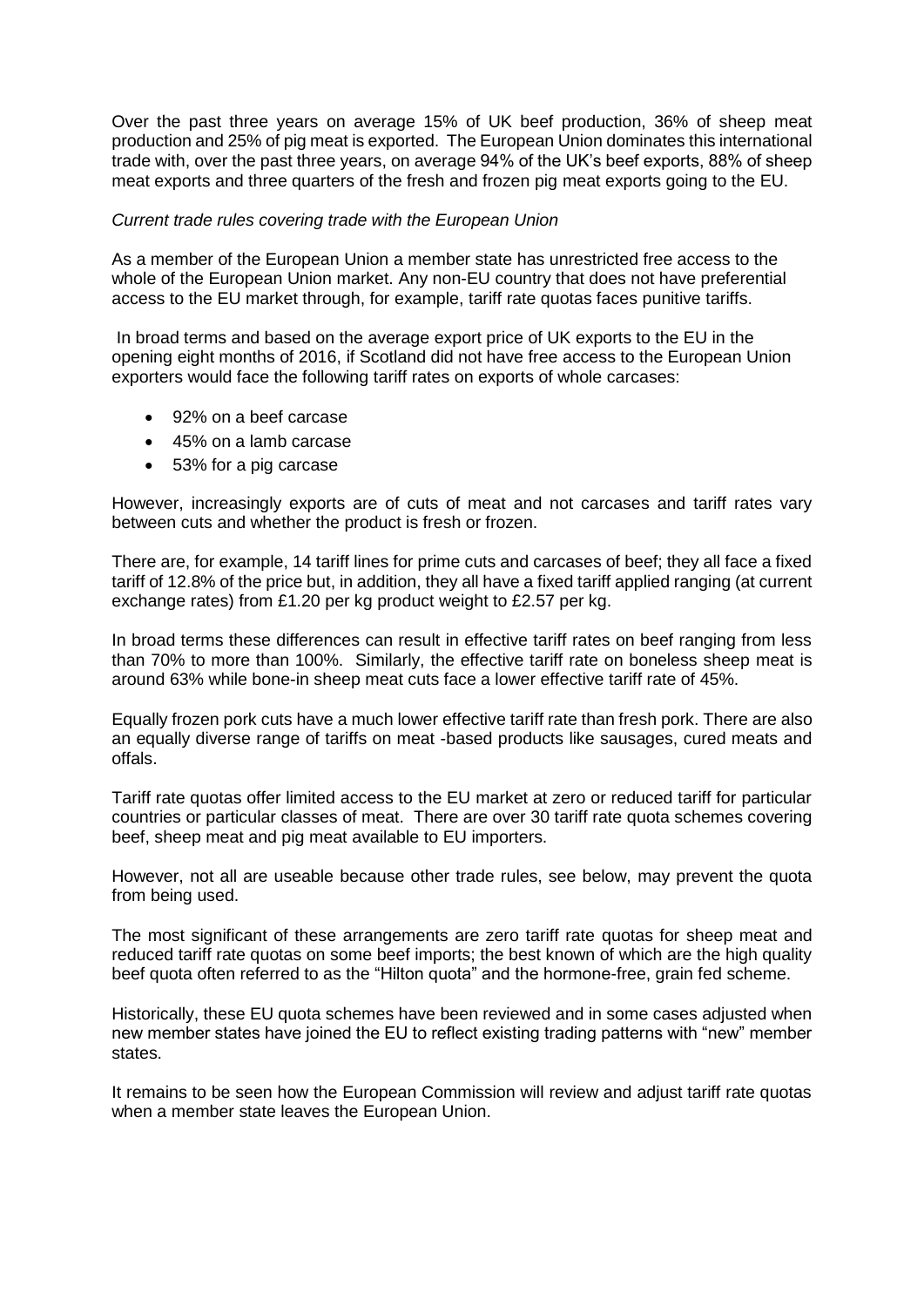*The Brexit challenge*

Losing duty free access to the European Union market would result in significant market destabilisation.

The extreme position would be one where Scotland and the UK traded with the European Union as a non-member state and face the punitive tariff rates described above and the likelihood of significant reduction in export volumes unless there was significant price correction.

While an agreed tariff rate quota would offer potential access at preferential terms they may not be tariff free and it would make it difficult, if not impossible, to grow exports to the EU beyond the limits of the quota.

## **ACCESS TO NON-EU MARKETS**

In its most recent review of the Agricultural Market the OECD<sup>1</sup> concluded that demand for meat would grow relatively strongly through to 2025 but that most of that growth would occur in Asia, Latin America and the Middle East.

For Scotland to benefit from this opportunity clearly requires access to non-EU markets. As a member of the European Union, Scotland and the UK benefits from trade agreements negotiated by the European Commission in respect of tariff rate quotas and phytosanitary rules.

However, there are many developing countries that are identified by the OECD as growth markets for which the EU does not have trade agreements in place.

Equally there are a number of more developed markets who are significant importers of red meat for example, the USA, China, Japan and Russia where the EU do not currently have trade agreements. Nevertheless, there are a number of markets where the UK has an export licence for some or all red meats but where trade is limited for other reasons including phytosanitary requirements or the general level of tariff applied by the importing country making the product uncompetitive.

For example, Canada has an out of quota tariff of 26.5% on beef but under the Canadian-EU trade agreement (CETA) – where discussions began in 2009 with final ratification expected shortly - would reduce this tariff to 0%.

#### *The Brexit challenge*

-

Leaving the European Union would open up the opportunity for the UK to negotiate its own terms of trade with target markets resulting in the potential to increase existing access or gain access to markets currently closed to the UK and Scotland.

However, the time taken and resources required to reach agreement should not be underestimated, neither should the time and resource required to build a market in those countries where the UK currently has no trade or limited trade.

<sup>1</sup> OECD/FAO Agricultural market outlook 2016-2025 <http://www.fao.org/3/a-i5778e.pdf>